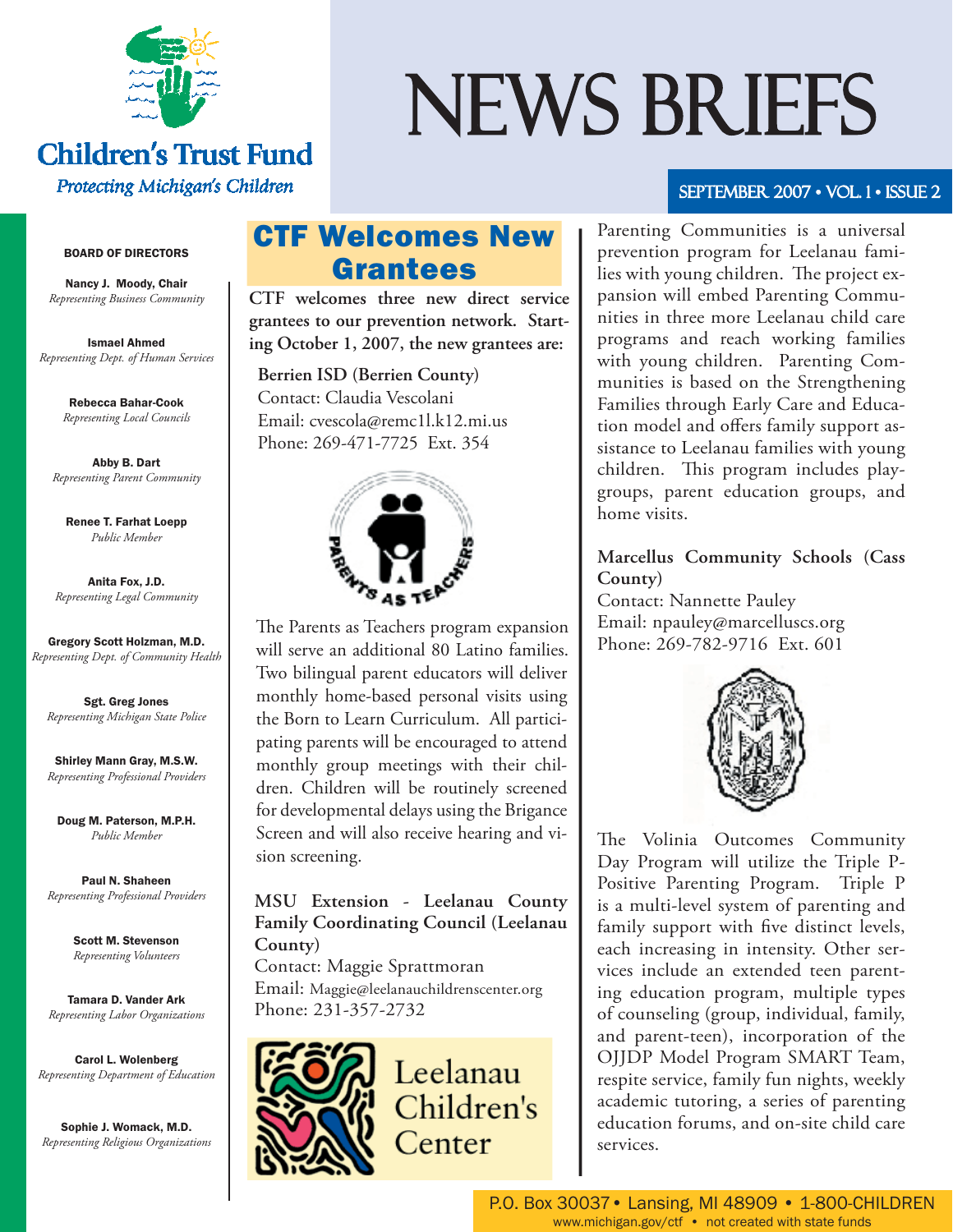# **CTF NEWS BRIEFS**

# Upcoming Events

**September 27:** Child's Hope, the Child Abuse and Prevention Council of Wayne County-Out, will hold its Third Annual Hopes and Dreams "Girls' Night Out." Last year's event was sold out! The evening begins with gourmet hors d'oeuvres, select wines, and an artist market. The featured Neiman Marcus fashion show and dinner at the Fairlane Club will follow. For more information and to purchase tickets contact Annemarie Valdez at 313-583-6401.

**September 29:** The Nalo Therapy Center is sponsoring a workshop entitled "Keys to Helping Traumatized Children" for adoptive, foster, and kinship parents and professionals who work with parents. The workshop will be held at Trinity United Methodist Church in Lapeer from 11:00 a.m. to 5:00 p.m. Contact the Nalo Therapy Center at 810-667-4111.



October 8: The Sigma Delta Tau sorority is hosting a fundraiser to benefit CTF as the Michigan chapter of Prevent Child Abuse America. The event will be held at bd's Mongolian Barbeque in Okemos (6080 W. Grand River) from 6:00 p.m. to 9:00 p.m. \$1.00 from the purchase of each stir-fry meal and each milkshake will be donated to CTF. Seating is limited, so please RSVP to Elle at subarrev@msu.edu by Oct. 1.

**October 16:** The Volinia Outcomes school is hosting a free seminar on Bipolar Disorder and ADHD. Learn more about these disorders and how individuals and families can get help. Author Laurie Assadi from the Clinical Center for Learning and Development will be presenting. Free childcare will be provided, and seminars are open to parents and service providers. The Volinia Outcomes School will host ongoing free parenting seminars, including seminars on October 23 (TBA), November 6 (prescription drugs) and November 13 (alcohol/tobacco/marijuana). All seminars will be held from 3:30 p.m. to 5:30 p.m. If you have questions or plan to attend, contact Mary Karabetsos at 269-782-9716.

**October 20:** Join the Washtenaw Area Council for Children at their 2nd Annual "Autumn Delights: A Chocolate and Wine Tasting and Silent Auction." The event is from  $3:00$  p.m. to  $6:00$ p.m. at the Gladwin Barn and Grounds in Ann Arbor. Silent auction items include a hot air balloon ride and passes to Walt Disney World. Proceeds will benefit the council. For more information and to reserve your spot, call Marcia Dykstra at 734-434-4215 or visit www.washtenawchildren.org.

**October 23:** The Washtenaw Area Council for Children is hosting a 2007- 2008 lecture series entitled "Looking at the Larger Picture: Critical Issues in the Prevention of Child Abuse and Neglect." The first lecture in this series, "When Home is Where the Heart is, but so is Substance Abuse," will be presented on October 23 from 12:00 p.m. to 2:00 p.m. at the Washtenaw

Intermediate School District Building in Ann Arbor. To register and for more information, contact 734-434-4215 or Marcia@washtenawchildren.org or visit www.washtenawchildren.org for a downloadable brochure.

**November 30:** Child's Hope is hosting the "Save Our Children Summit 2007: Addressing the Crisis in Michigan Foster Care." The all-day event will be held at the Fairlane Center-North at the University of Michigan-Dearborn. Session topics are "Experiences of Living in Foster Care," "Issues in Foster Care in Michigan Today," and "Reform: Creating a Plan for Change." The \$15 per person fee includes all sessions, a continental breakfast, and lunch. For more information call 313-583-6401 or visit www.childshope.org.

**Second Monday of Each Month:** The Nalo Therapy Center is offering a Foster, Adoptive, and Kinship Parents Support Group. The group provides a space for parents and guardians to share the trials and successes of the adoption and foster parent process. The group meets at the Nalo Therapy Center (1134 S. Lapeer Road) from 6:30 p.m. to 9:30 p.m. Call 810-667-4111 for more information.

**Ongoing:** Participate in album making with adoptive, foster, and kinship families as they preserve their memories in albums. Proceeds benefit the Nalo Therapy Center's Adoptive, Foster, and Kinship Support Groups and Workshops. Contact Karen Hatch at 734-231-7427 or hatchk@sbcglobal. net for information on the next scheduled workshop.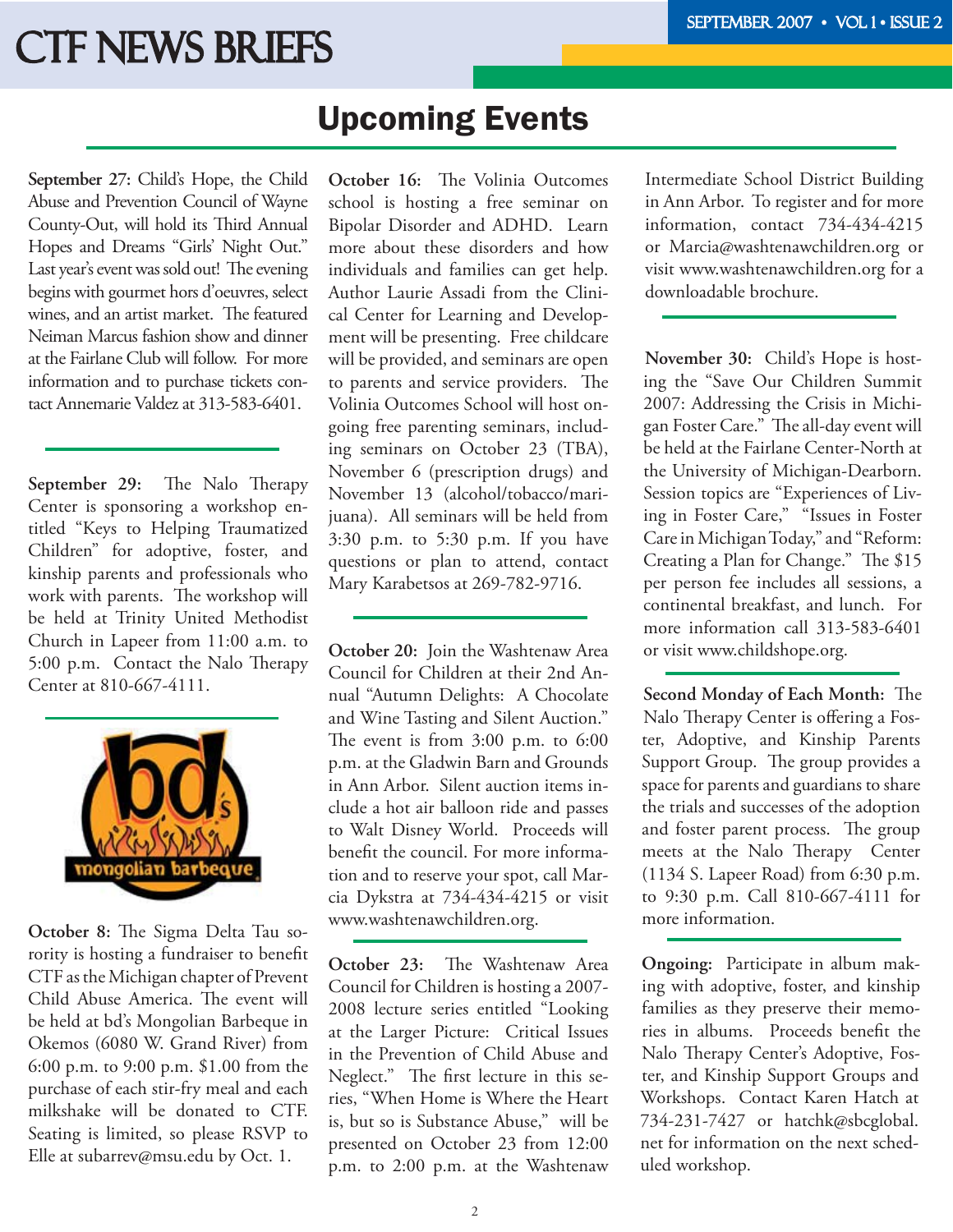# **CTF NEWS BRIEFS**



# **Fall Training October 9 & 10**

CTF looks forward to seeing many of you at the Fall Training next month! Before the training, please take time to review the Community-Based Child Abuse Prevention (CBCAP) Guidelines which discuss evidence-based and evidence-informed practices (EBP/ EIP). Since both days of training will present information on EBP/ EIP, reviewing these materials will help the training be most effective for you and your program. The guidelines will also familiarize you with some of CTF's federal reporting guidelines and emerging practices.

For your convenience, the CBCAP Guidelines are posted on the CTF website at www.michigan.gov/ctf under the Training section. Please contact CTF at 1-800-CHIL-DREN with any training questions.

As a reminder, the training is being held at the The James B. Henry Center for Executive Development, 3535 Forest Road, Lansing, MI 48910-3831. Tel: 517-353- 4350.

Day one will examine EBP/EIP and program implementation. Day two will feature logic model and outcome accountability training. Each day of training will also include workshops on EGrAMS and data collection.

#### PIMS Training

CTF has scheduled a PIMS training and technical assistance session for direct service grantees that use PIMS with their home visitation programs. The training will be conducted by a national PIMS trainer on December 4, 2007, from 9:00 a.m. to 2:30 p.m. The training will be held at the Lansing Office of Professional Development, 7109 W. Saginaw Hwy., Lansing, MI 48917. There are no fees to attend this training. Your travel costs may be charged to the appropriate line item in your CTF direct services allocation. CTF Analyst Sylvia Brown Jones is the PIMS technical assistance contact.

#### Grant Monitor Site Visits

Due to statewide travel moratoriums and budget cuts, CTF will provide triennial site visits for direct service grantees unless technical assistance is needed or warranted. This change is in effect until further notice.

# **October Deadlines for Grantees**

## Financial Reports

All local councils and direct service grantees (except direct service grantees that started their grant cycle prior to October 1, 2006) must submit their 4th Quarter Statement of Expenditures (for local councils) or EGrAMS Financial Status Report (for direct services) no later than **October 3** to avoid a delayed payment. Reports submitted after this day may delay your payment until after January 2008.



## 4th Quarter Reports

All local council and direct service grantees must submit their 4th Quarter reports on EGrAMS by **October 20.** If you have questions about how to submit timely and accurate data, please contact your CTF grant monitor. EGrAMS and data collection training will also be offered at the Fall Training.